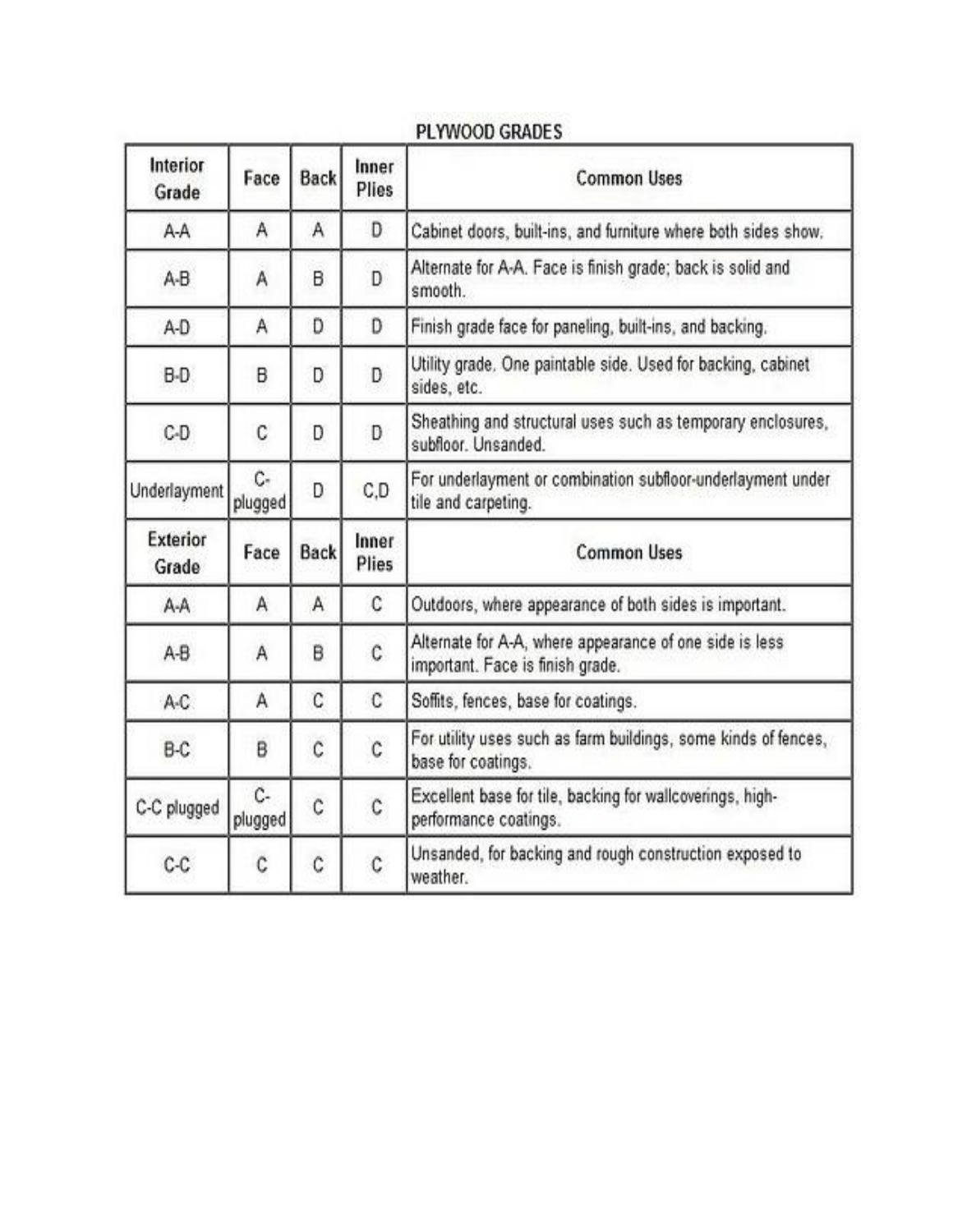

**Rotary Cut**<br>The log is turned against a razor sharp blade, like unwinding a roll of paper. Produces a wide veneer with a bold variegated pattern.

### **Plain Sliced**

 $\frac{1}{2}$  of a log is held heart side against the table. Slicing is done parallel to the center line of the log. Produces "cathedral" grain.

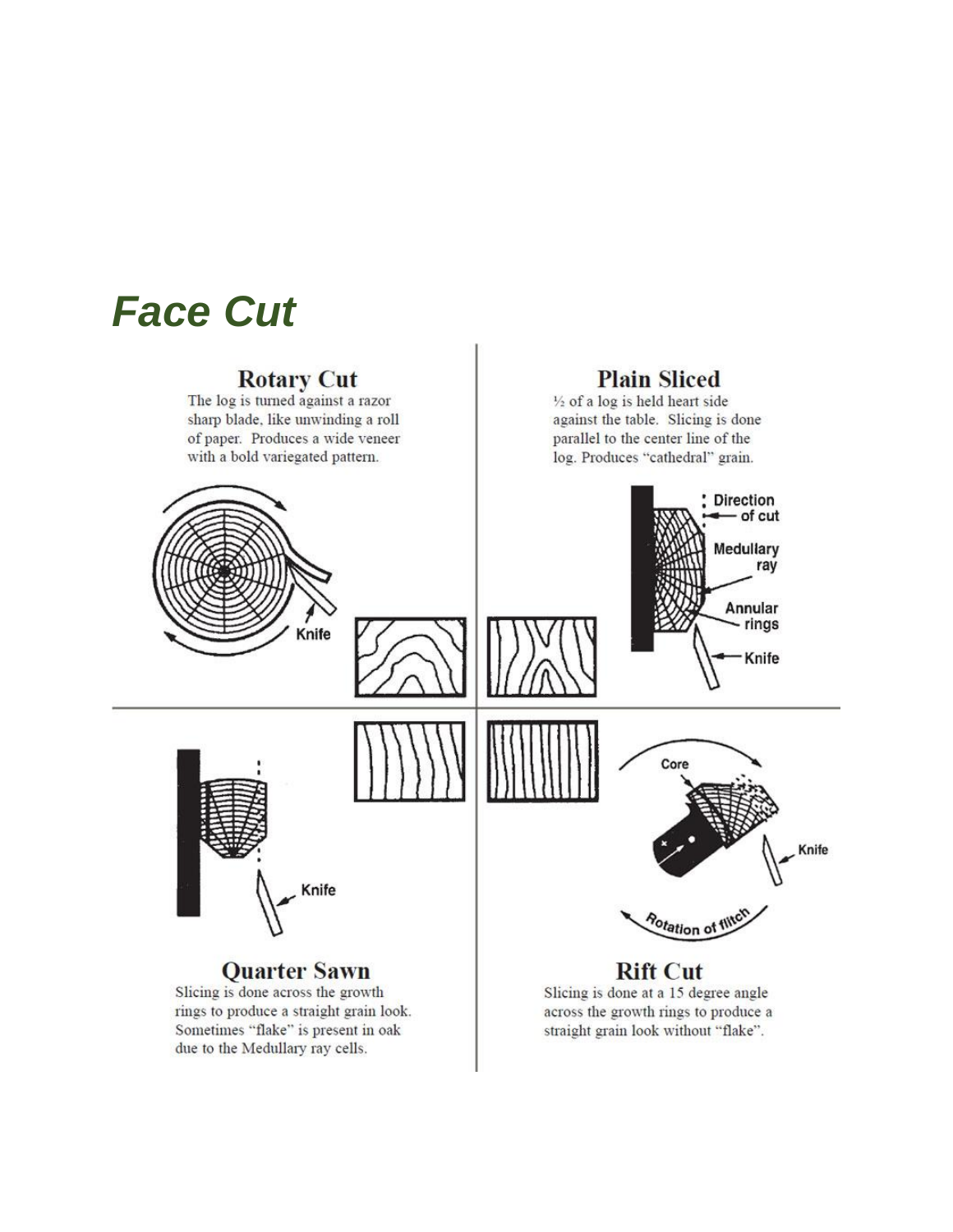# *Species*

*There are various species, or types, of hardwood plywood. While we can't go into detail about every species, we can highlight a few of the most popular species that we offer here at AWP including alder, birch, cherry, maple, red oak, walnut, and hickory.*



*• [Alder—](https://www.menards.com/main/building-materials/panel-products/specialty-panels/hardwood-panels/c-13334.htm?Spec_WoodSpecies_facet=Alder)available plain sliced, alder is a species of hardwood plywood with a reddish hue. Alder wood usually has 'burls,' which are twists in the wood grain, and 'knots,' which are parts of a tree limb that become embedded in the plywood. Alder wood is most often used for millwork and cabinetry purposes.*



*• Red [Oak—](https://www.menards.com/main/building-materials/panel-products/specialty-panels/hardwood-panels/c-13334.htm?Spec_WoodSpecies_facet=Red+Oak)a prime example of hardwood, red oak is available quarter sawn, plain sliced, or rotary cut. Red oak wood has several uses—it can be used to make various types of furniture, cabinets, and more! Red oak occasionally has a flaky appearance, and it tends to be a pink or reddish-brown color.*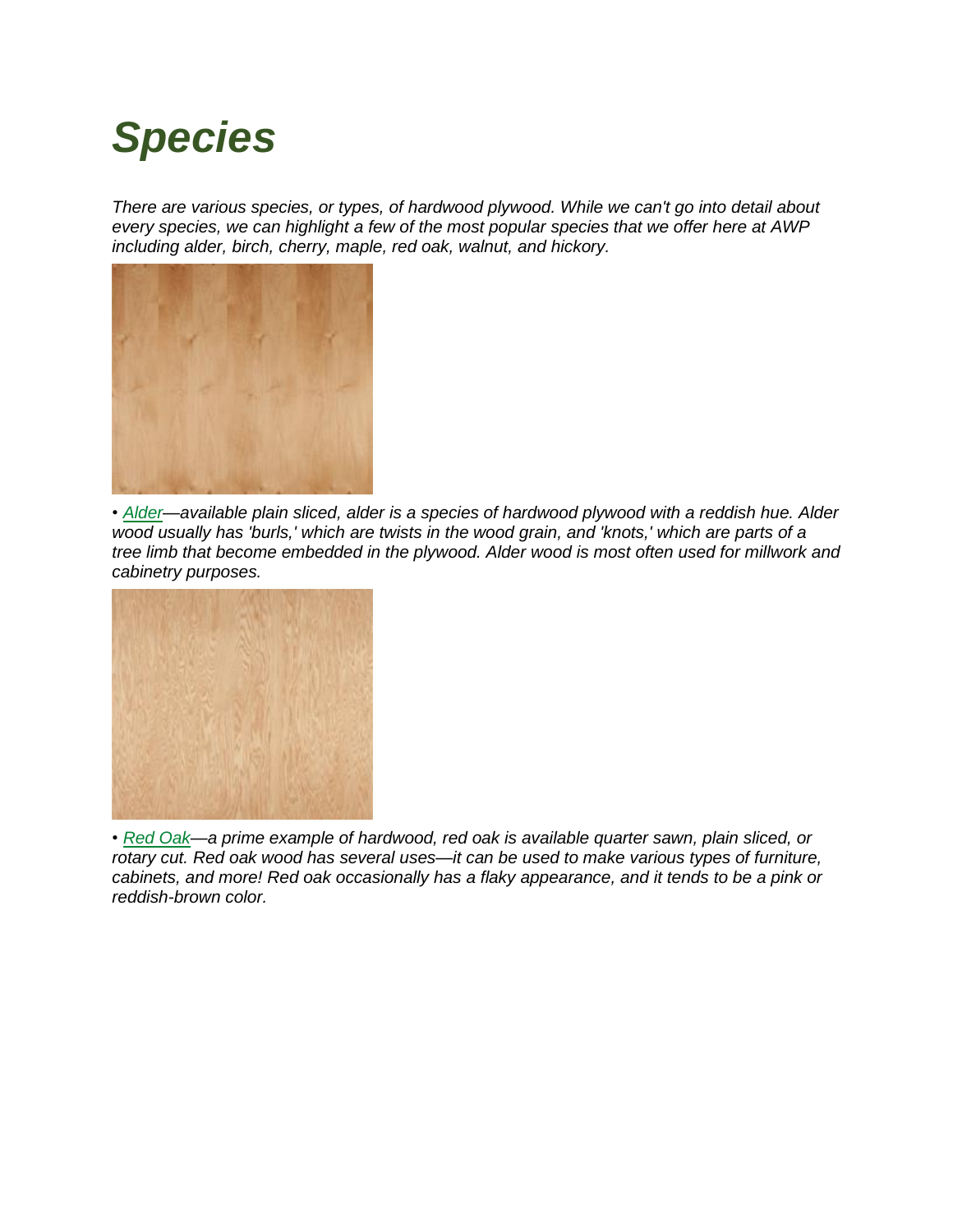

*• [Birch—](https://www.menards.com/main/building-materials/panel-products/specialty-panels/hardwood-panels/c-13334.htm?Spec_WoodSpecies_facet=Birch)like alder, birch is a species of hardwood plywood that is great for building cabinetry.* Unlike alder, birch wood is available in rotary cuts. Birch wood usually has a tan or yellow color, and it sometimes has a reddish tone to it. In addition to cabinetry, it can be used for furniture, *decorative veneer, or as a painting surface.*



*• [Walnut—](https://www.menards.com/main/building-materials/panel-products/specialty-panels/hardwood-panels/c-13334.htm?Spec_WoodSpecies_facet=Walnut)available plain sliced, walnut is a fitting option for those working on cabinetry and furniture. It has a smooth and stable surface, and is typically a tannish-brown color.*



*• [Cherry—](https://www.menards.com/main/building-materials/panel-products/specialty-panels/hardwood-panels/c-13334.htm?Spec_WoodSpecies_facet=Cherry)another excellent choice for cabinetry purposes, cherry is a type of hardwood plywood that comes in a beautiful pink or reddish-brown color. It's available plain sliced, and it may have burls and knots. It is not uncommon for cherry hardwood plywood to have a heavy flare or chevron pattern, making it a great option for those working on architectural millwork, mouldings, and furniture.*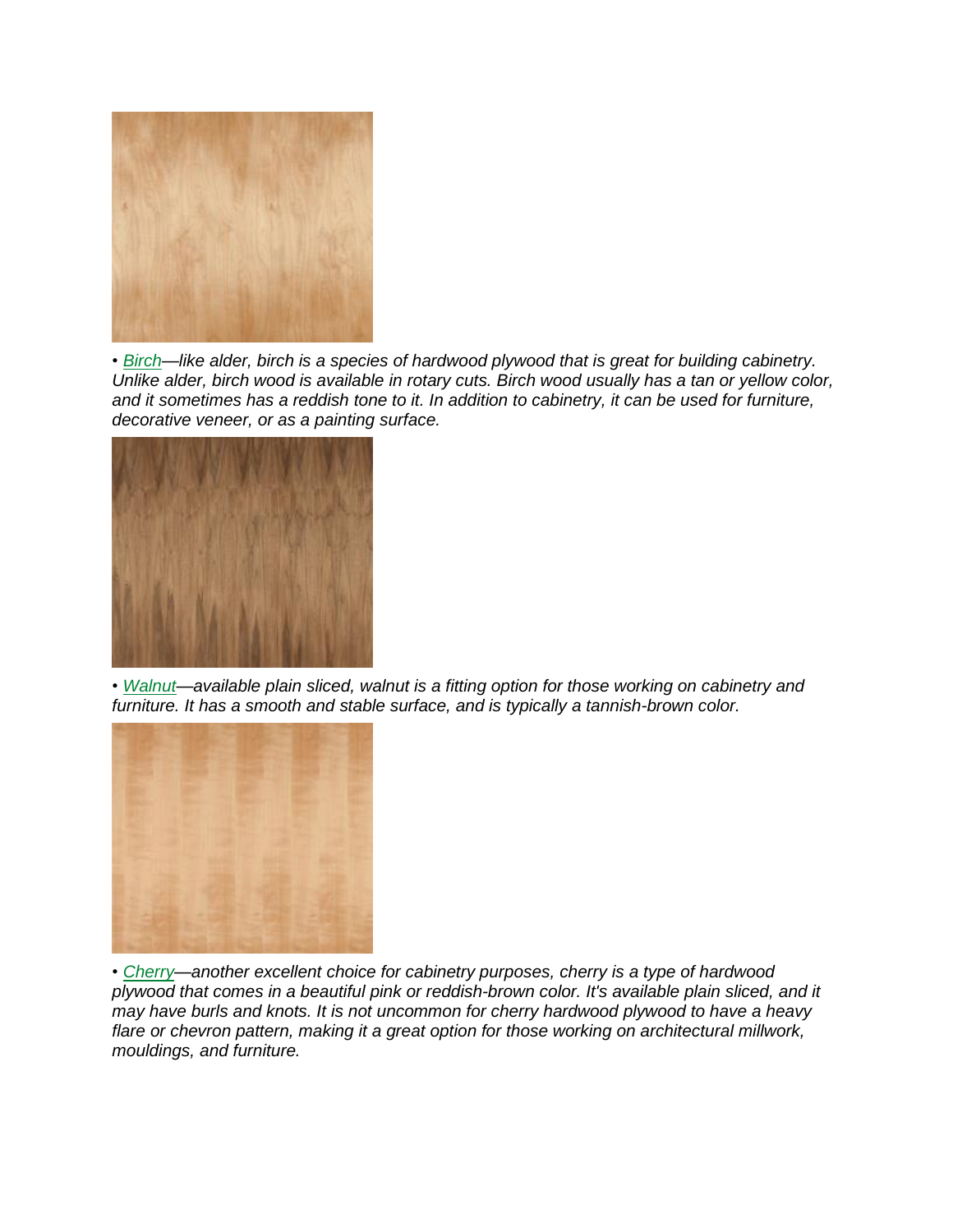

*• [Hickory—](https://www.menards.com/main/building-materials/panel-products/specialty-panels/hardwood-panels/c-13334.htm?Spec_WoodSpecies_facet=Hickory)hickory is a type of hardwood plywood that is typically a pale yellow or light brown color. It has a variety of uses, including paneling, millwork, and more. It is available plain sliced.*



*• [Maple—](https://www.menards.com/main/building-materials/panel-products/specialty-panels/hardwood-panels/c-13334.htm?Spec_WoodSpecies_facet=Maple)maple, another popular species of hardwood plywood, is similar to birch in that it is* great for building furniture. One perk of natural maple is that it tends to have a tight and smooth *surface, making it a great option for a painting surface.*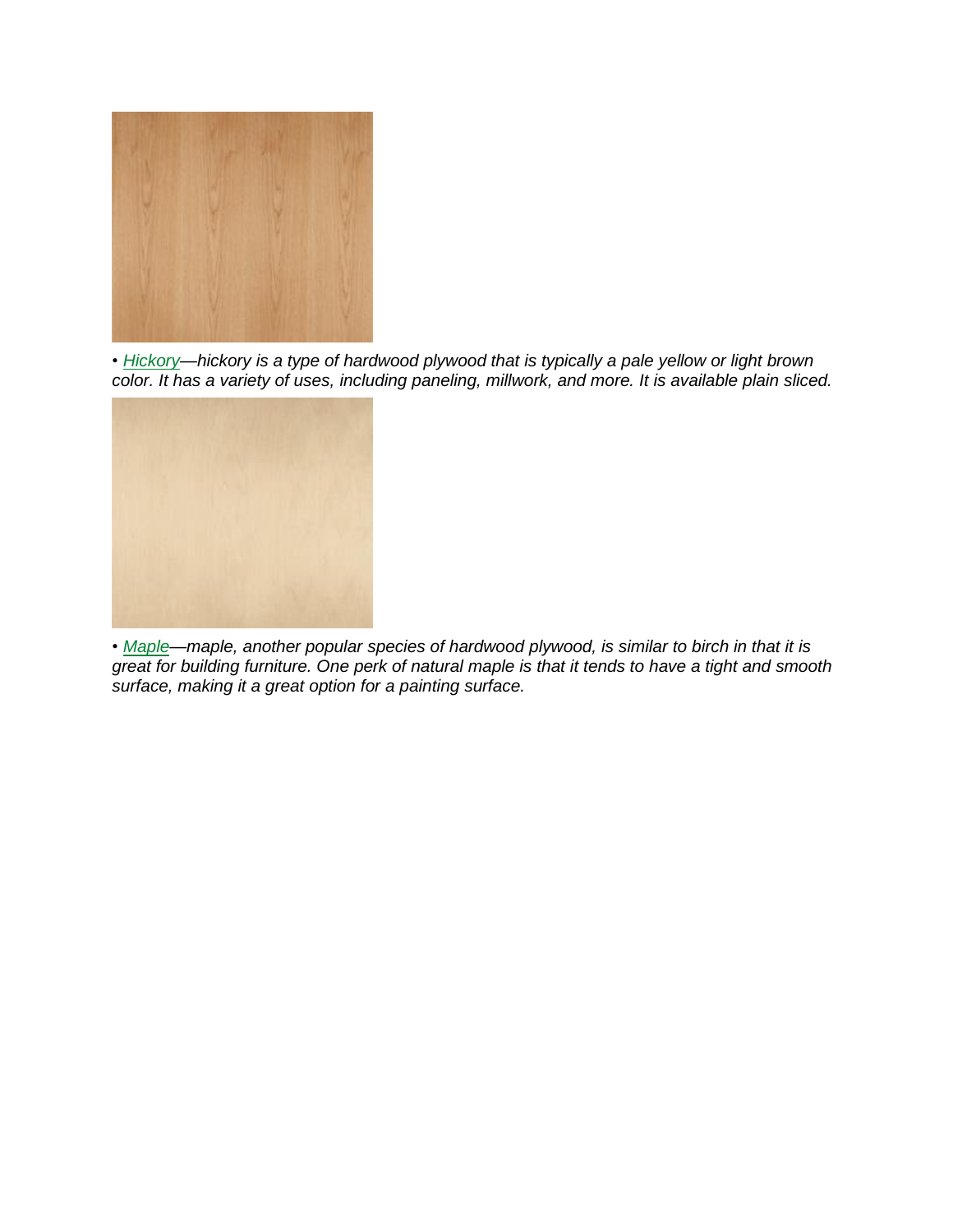# **Grades**

The grade of a panel of wood essentially represents the quality of the lumber. Below is a basic rundown of the various face grades of hardwood plywood.



You'll likely come across some grades that are followed by a number. For example, you may notice that a panel of plywood is rated 'A1.' While the letter 'A' represents the face grade, the number '1' represents the back grade.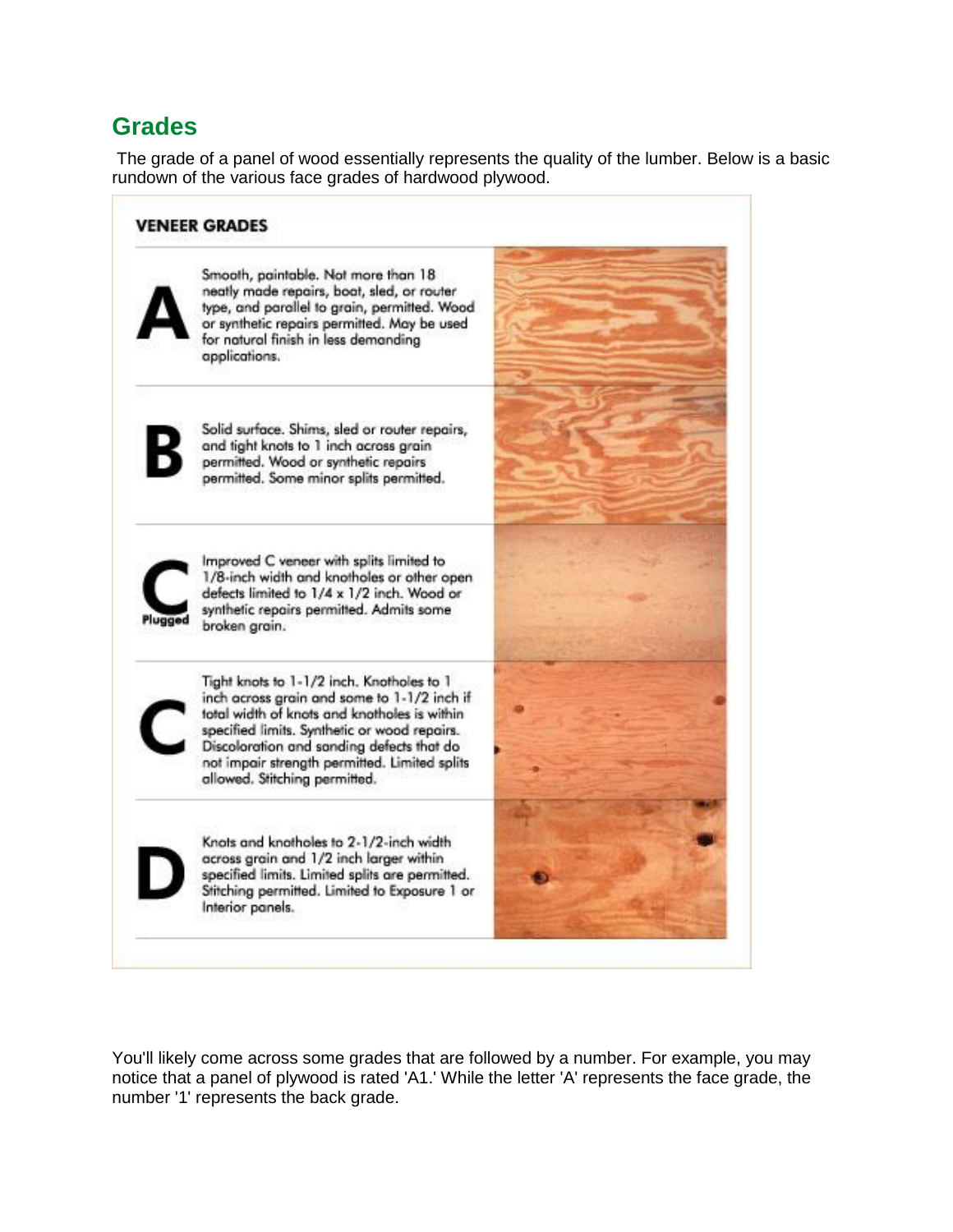**• 1**—this is the highest back grade possible for hardwood plywood. Grade-1 wood won't have any large knots, but it may have some color variation and/or small, tight knots. Any and all worm holes are filled.

**• 2**—color isn't a concern with this back grade! Larger knots are allowed in grade-2 wood, but the knots do not exceed a diameter of 3/4".

**• 3**—this back grade allows knot holes with a diameter of 1", but it is still considered to be in sound condition.

**• 4**—this back grade is not considered sound. It allows a vast amount of defects.

## **Core Types**

The 'core' of a piece of plywood refers to any substrate that has a wood veneer ply (i.e. face or back) applied to it with an adhesive. There are different types of cores including veneer core, medium-density fiberboard (MDF), and pro-core.

• [Veneer](https://www.menards.com/main/find.html?find=veneer+core&sf_categoryHierarchy=Building+Materials_5640%7EPanel+Products_5696%7ESpecialty+Panels_13324%7EHardwood+Panels_13334) Core (VC)—veneer cores are made by pressing the layers, or 'plies,' of core veneers into panel sheets in such a way that the layers are adjacent and the grain directions are sloping at a right angle to each other. Veneer cores are pretty light compared to other cores, but they are super strong. They also exhibit more variation in thickness.

• [Medium-Density](https://www.menards.com/main/find.html?find=MDF&sf_categoryHierarchy=Building+Materials_5640%7EPanel+Products_5696%7ESpecialty+Panels_13324%7EHardwood+Panels_13334) Fiberboard (MDF)—medium-density fiberboard, often abbreviated MDF, is a stable, engineered wood product made out of wood fibers. MDF has a smooth, dense, and flat surface that is free of voids, grain patterns, and knots. MDF cores are the best to use for thin applications, and they also work very well in machines.

• [Pro-Core—](https://www.menards.com/main/find.html?find=pro+core&sf_categoryHierarchy=Building+Materials_5640%7EPanel+Products_5696%7ESpecialty+Panels_13324%7EHardwood+Panels_13334)pro-core is made up of a veneer core interior and MDF cross bands—'cross band' referring to a ply in the panel that has a grain orientation at a right angle to the face and back of the veneer core. The veneer core interior offers versatility and light weight, and the MDF inner plies work well as a laminating surface because they are smooth, stable, and strong.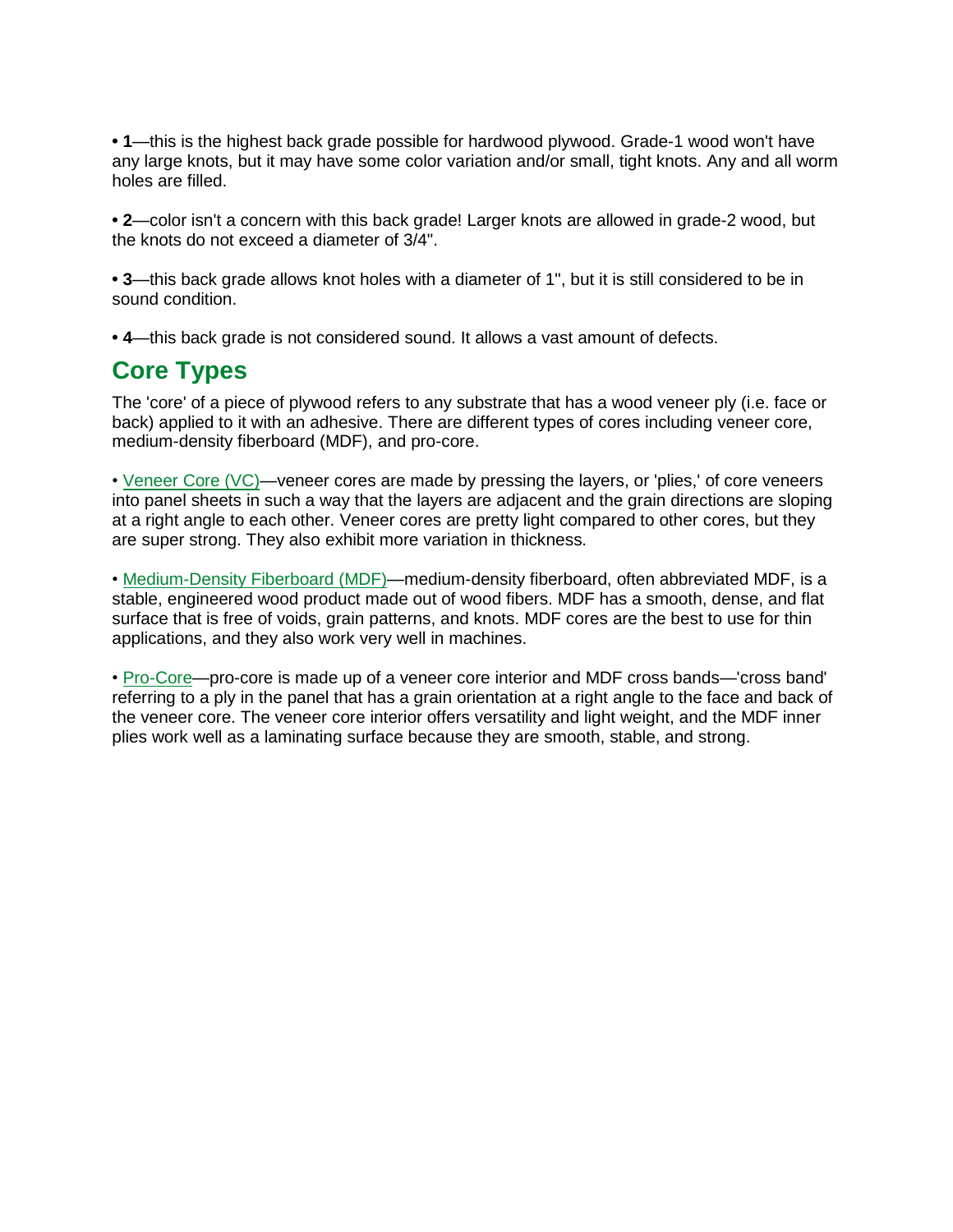